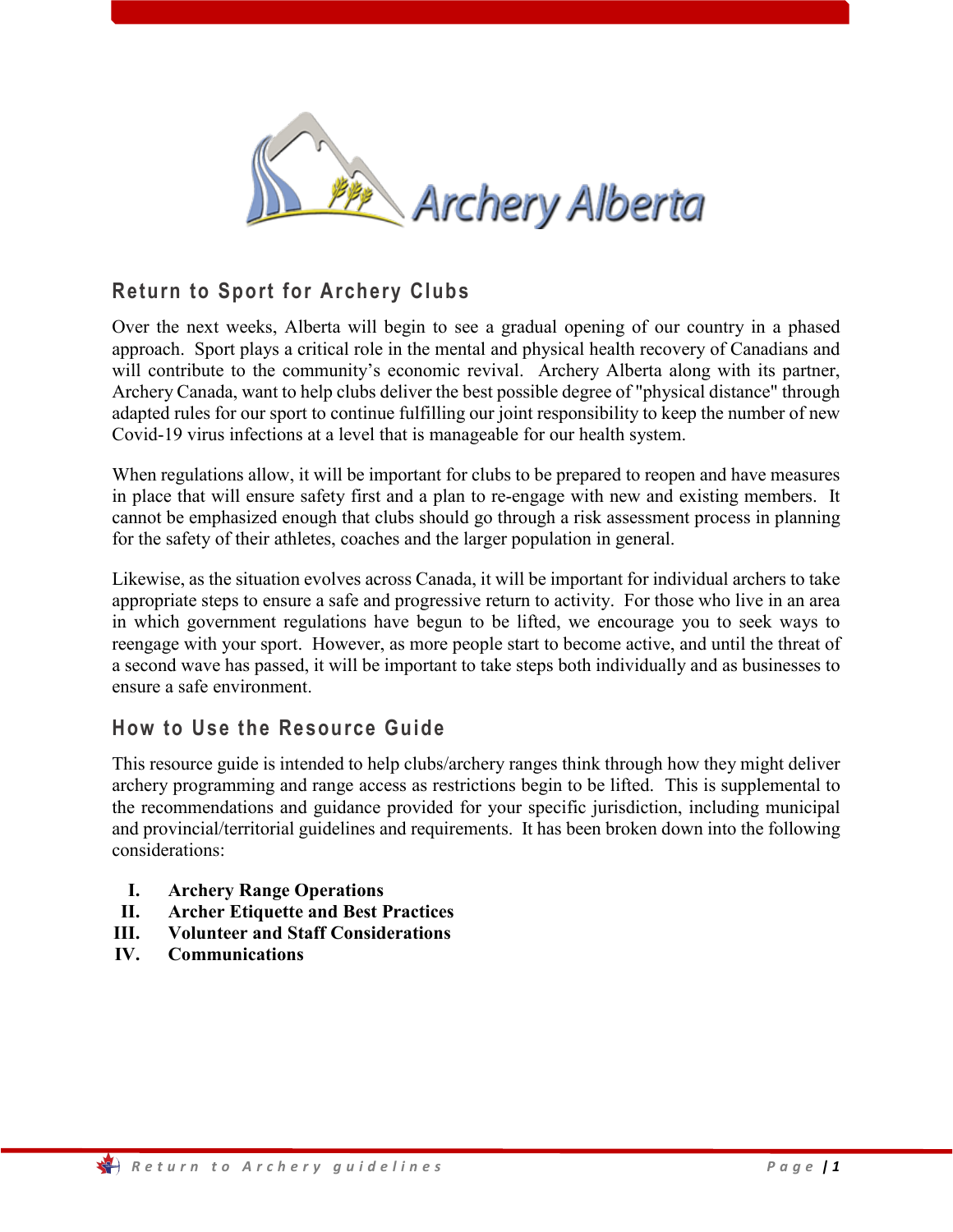# **I. Archery Range Operations**

| <b>Range Access</b>   | All activity on the range must comply with the physical distancing<br>measures, and other recommendations and requirements issued by<br>federal, provincial/territorial and municipal authorities.                                                                     |
|-----------------------|------------------------------------------------------------------------------------------------------------------------------------------------------------------------------------------------------------------------------------------------------------------------|
|                       | Where possible, a pre-registration process should be utilized to<br>reserve access to the range/club grounds to ensure the number of<br>people on the range at any time is not greater than the current<br>public guidelines.                                          |
|                       | Range access shall be limited to a minimum number of individuals<br>needed to complete essential tasks such as sanitization, sign in,<br>safety officer, coaches, officials, participants and guardians.                                                               |
|                       | Covid-19 screening must be done by all individuals entering the<br>range including any volunteers, coaches, guardians, participants<br>and officials.                                                                                                                  |
|                       | Range access must be controlled at an access point and limited to<br>only those who have pre-registered and are deemed low risk by not<br>outwardly showing any signs or symptoms of Covid-19 and have<br>not been out of the province or country in the last 14 days. |
|                       | Discourage congregation in parking lots before and after range<br>access.                                                                                                                                                                                              |
| <b>Range Capacity</b> | Range capacity shall be half of what it would be under normal<br>operating conditions and shall follow all of the physical distancing<br>guidelines required by the provincial authority.                                                                              |
| Signage               | Place appropriate signage outside the range/clubhouse and at all<br>entry gates outlining the physical distancing guidelines in place.<br>[see example from Archery Canada]                                                                                            |
|                       | Post signage for proper hand hygiene in a visible place at the entry<br>to the range.                                                                                                                                                                                  |
|                       | Place appropriate range etiquette signage related to physical<br>distancing along the range shooting line. [see example from<br>Archery Canada]                                                                                                                        |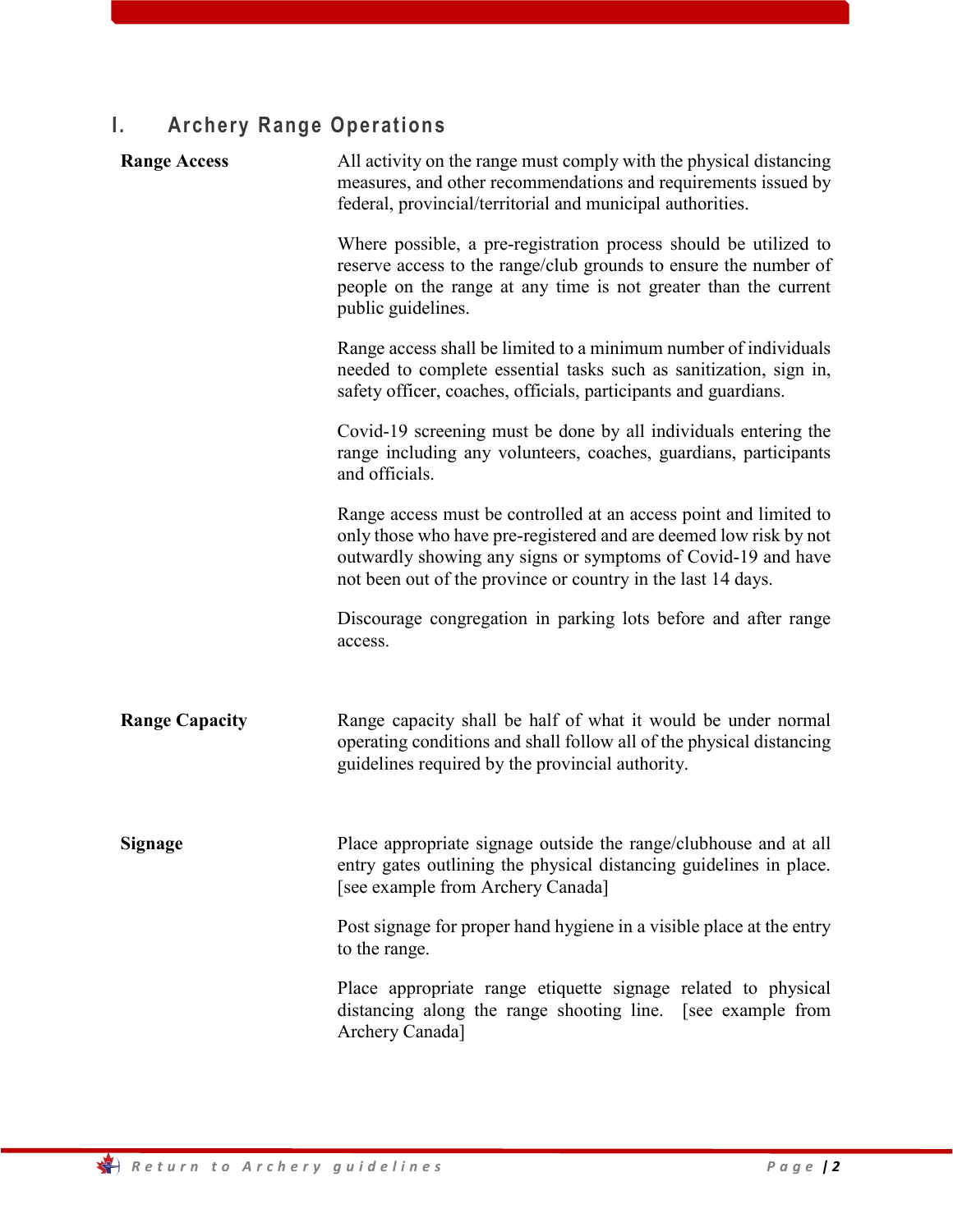| <b>Clubhouse/Shelters</b> | Any social areas such as club houses, shelters, etc should be closed<br>to public access or altered to ensure appropriate physical<br>distancing following municipal/provincial guidelines<br>All chairs and tables in communal areas must be inaccessible or<br>removed to avoid gatherings.                                                                                         |
|---------------------------|---------------------------------------------------------------------------------------------------------------------------------------------------------------------------------------------------------------------------------------------------------------------------------------------------------------------------------------------------------------------------------------|
| <b>Cleaning/Hygiene</b>   | Consider increasing or implementing new routine cleaning<br>Take steps to clean and disinfect surfaces that are<br>practices.<br>frequently touched by athletes or their equipment at least once a<br>day, twice a day during busier days.<br>Ensure washrooms remain stocked with soap and consider offering<br>hand sanitizer at entrances.                                         |
| <b>Range Supervision</b>  | If the range schedules a designated Range Safety Officer to be on<br>the range, that individual should have the authority to control the<br>number of archers, physical distancing, and etiquette and ensure<br>safe behavior. During periods of low use, when no range safety<br>officer is present, additional signage, outlining Covid-19 safety<br>procedures should be in place. |
| <b>Range Set-up</b>       | Limit the number of people who will set up and take down targets<br>when required.<br>Clubs should consider the removal of communal bow stands/racks<br>or ensure that these are wiped down between uses.<br>Use markings on the ground to indicate proper distancing where<br>possible.                                                                                              |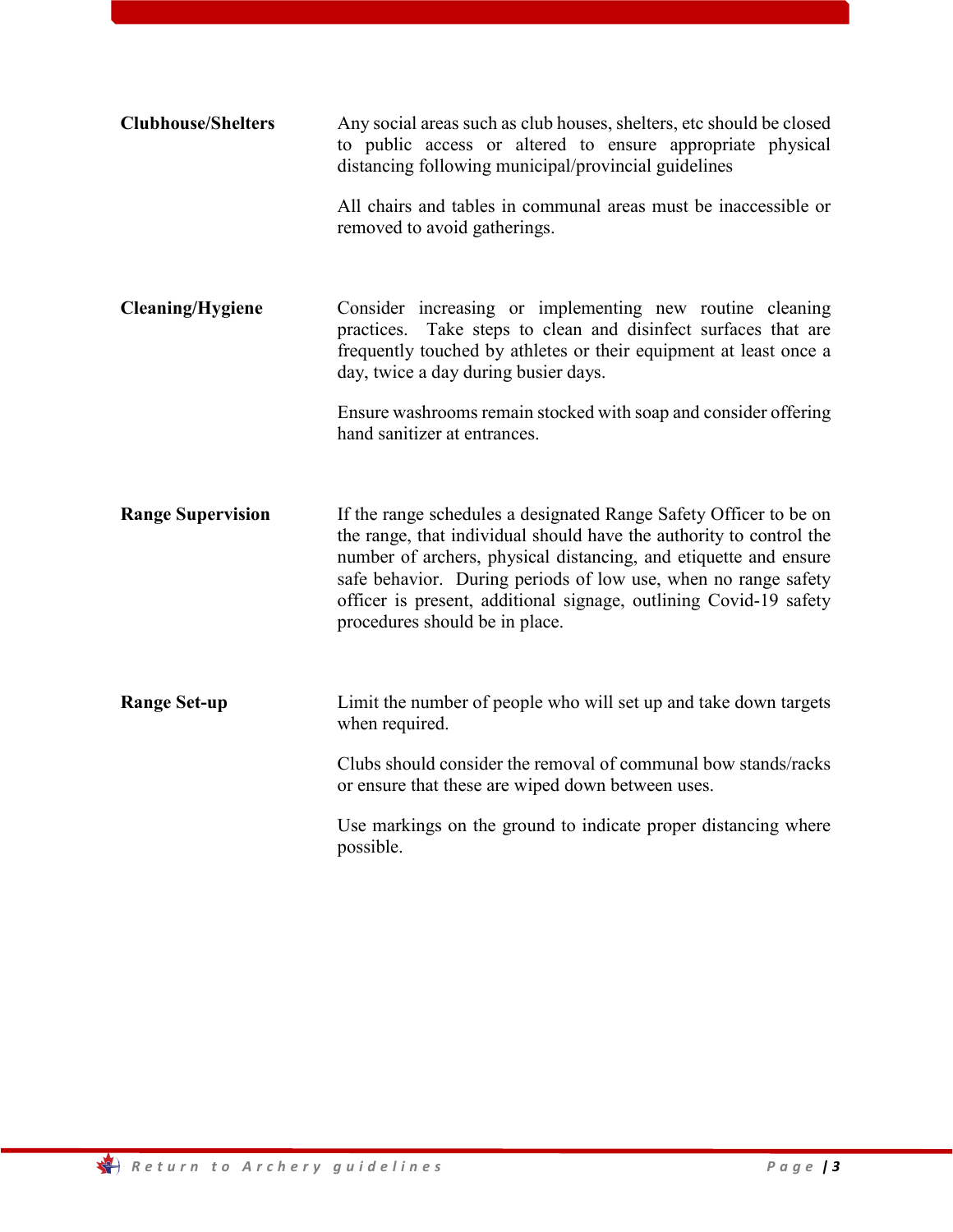| <b>Range Shooting</b><br><b>Procedures (Target)</b><br>Archery) | In Target Archery, each archer normally has a minimum personal<br>space (Shooting Lane) of 80 cm (90 cm outdoors), or 1 m for<br>In order to keep a minimum of 2 m personal<br>wheelchairs.<br>distancing, Shooting Lanes should be spaced 1 m wide and 2 m<br>apart. This places them at 3 m centre to centre. [See range layout<br>diagram]                                                                                                                               |
|-----------------------------------------------------------------|-----------------------------------------------------------------------------------------------------------------------------------------------------------------------------------------------------------------------------------------------------------------------------------------------------------------------------------------------------------------------------------------------------------------------------------------------------------------------------|
|                                                                 | Limit to no more than 2 archers per target, with clearly marked<br>waiting areas. If adequate space cannot be accommodated for a<br>waiting area, only 1 archer per target. This will require clear<br>directions and clearly marked staging positions for Archer<br>Preparation and Archer Waiting locations and the placement of<br>equipment racks if in use. [See range layout diagram].                                                                                |
| <b>Range Shooting</b>                                           | For 3D and Field Courses:                                                                                                                                                                                                                                                                                                                                                                                                                                                   |
| Procedures (3D and<br><b>Field Archery)</b>                     | Limit no more than 2 archers per target that are not from the same<br>household unit and up to four archers who are within the same<br>household unit. Waiting lines as outlined in AC 23.7.2 will be<br>enforced with a minimum distance back from the next target of 6m.<br>Waiting lines shall be defined by marking paint or a stake in the<br>ground. Groups shall not proceed to the target until the previous<br>group has cleared the target outlined in AC 27.9.4. |
|                                                                 | Any child under the age of 16 will need to be accompanied by a<br>guardian 18 years or older at all times on 3D and field courses.<br>This guardian will be counted as a member of the shooting group<br>even though they are not participating.                                                                                                                                                                                                                            |
| <b>Classes/Lessons</b>                                          | Clubs should be cautious in returning to the organization of<br>classes, and may consider delaying the start of these until<br>restrictions have been further lifted in your area. Class sizes must<br>respect physical distancing and group size guidelines for target,<br>field and 3D as outlined in this document.                                                                                                                                                      |
|                                                                 | Unless club bows and arrows can be sanitized without damaging<br>their integrity, club equipment should not be shared at this time.<br>Personal equipment such as releases, finger tabs and arm guards<br>must belong to the participant.                                                                                                                                                                                                                                   |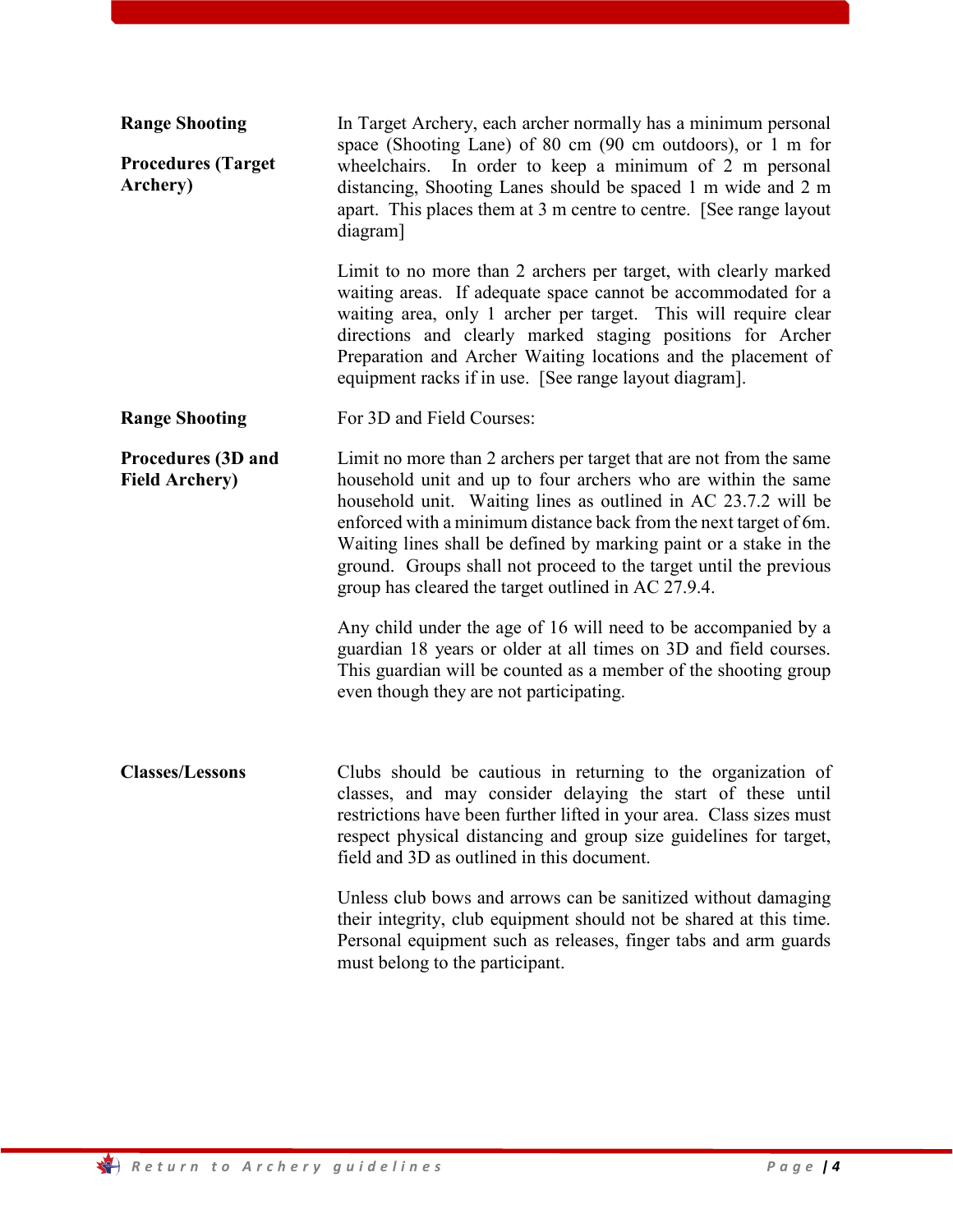**Class Instructors** Instructors should disinfect target butt surface and handle target faces before and after the class or event. Class or event organization should ensure that instructors are keeping their distance and using video and demonstration instead of direct intervention with the archer in any way.

### **II. Archer Etiquette and Best Practices**

| <b>Respect and Physical</b><br>As much as possible, maintain a 2m distance from other archers,<br>distancing<br>unless they are from your household.                                                                                                                                                                           |  |
|--------------------------------------------------------------------------------------------------------------------------------------------------------------------------------------------------------------------------------------------------------------------------------------------------------------------------------|--|
| Archers are to recognize that others on the range may have<br>different levels of comfort and therefore should be treated with<br>respect, given appropriate physical distance and should exercise<br>patience at all times.                                                                                                   |  |
| Archers should visit the range on their own, or if being brought by<br>a family member/friend, should be dropped off at the entrance. In<br>circumstances where caregivers or assistance is necessary for the<br>archer, such individuals may remain but should be restricted to an<br>area that respects physical distancing. |  |
| Do not loiter in the parking lot or clubhouse/shelter before or after<br>shooting.                                                                                                                                                                                                                                             |  |
| All range users must disinfect hands upon arrival at the range.<br><b>Hygiene</b>                                                                                                                                                                                                                                              |  |
| Bring hand sanitizer and disinfectant wipes with you to the range.                                                                                                                                                                                                                                                             |  |
| Avoid touching common surfaces as best as possible, and if you<br>do touch something, make sure to wash your hands and disinfect<br>the surface you have touched                                                                                                                                                               |  |
| Use only your own personal equipment if possible.<br><b>Archery Equipment</b>                                                                                                                                                                                                                                                  |  |
| Do not touch or borrow other people's equipment.                                                                                                                                                                                                                                                                               |  |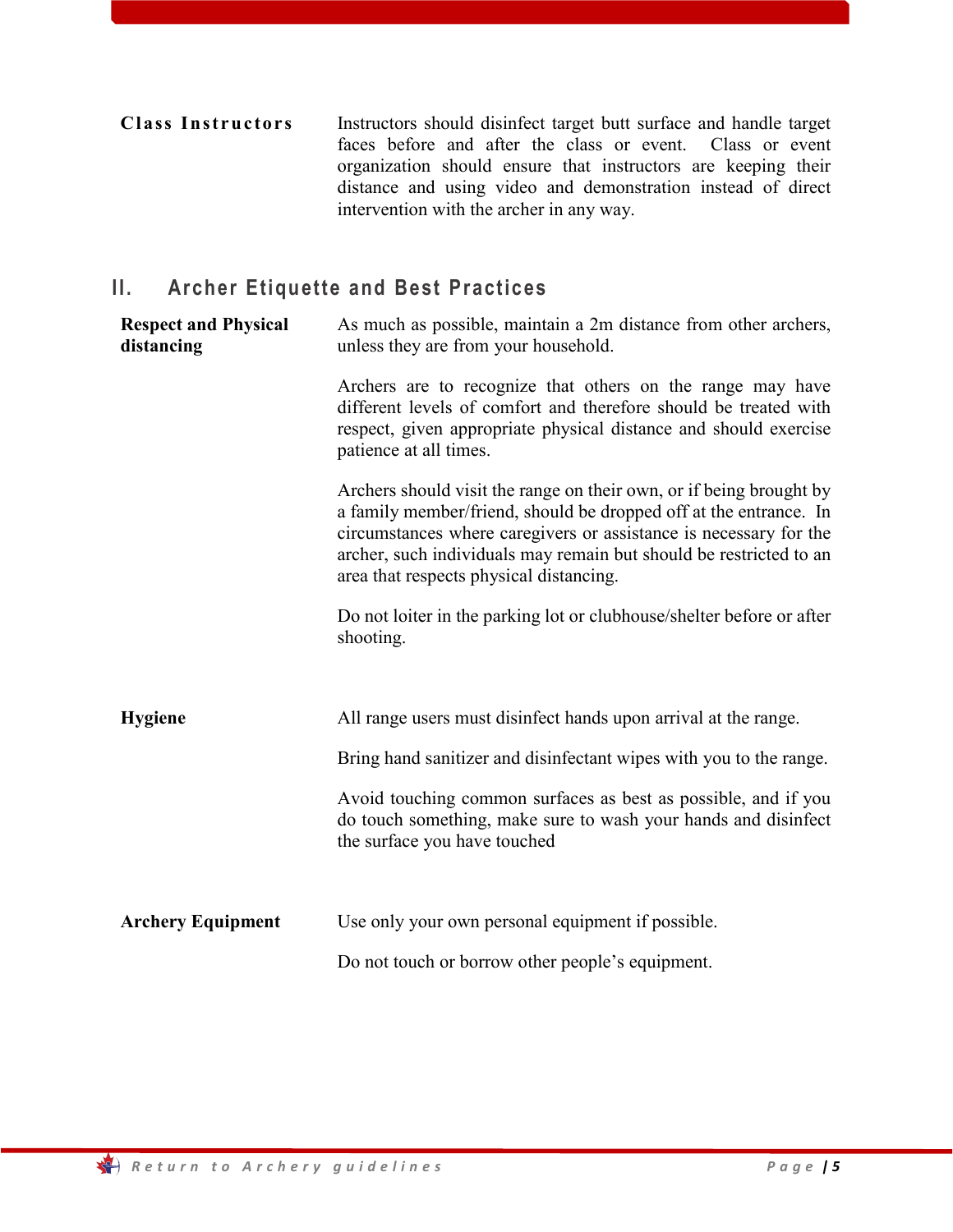| <b>Scoring</b>                                 | Archers are to score their target only and avoid double scoring or<br>other such interactions at the target. Archers will pull their own<br>arrows after scoring, and where possible avoid touching the target<br>butt/animal or shared faces. The archers should disinfect their<br>hands after each interaction on a shared butt. |
|------------------------------------------------|-------------------------------------------------------------------------------------------------------------------------------------------------------------------------------------------------------------------------------------------------------------------------------------------------------------------------------------|
|                                                | Use scoring apps instead of physical scorecards if possible.                                                                                                                                                                                                                                                                        |
| <b>Stay home and let</b><br>others play safely | Archers who are not feeling well, exhibit flu-like symptoms or<br>know they have been in contact with someone who has been sick<br>should exercise appropriate isolation.                                                                                                                                                           |
| Coaching                                       | Coaches should ensure there is sufficient room behind the line for<br>the coach to travel between archers while still keeping their<br>distance. Bow racks, tables, etc. will need to be kept behind the<br>transition line to allow enough room for coaching.                                                                      |
| <b>After shooting</b>                          | Wipe down any surface you have touched or placed your<br>equipment on.                                                                                                                                                                                                                                                              |
|                                                | Leave immediately so that others can come onto the range.                                                                                                                                                                                                                                                                           |
| Ш.                                             | <b>Volunteer and Staff Considerations</b>                                                                                                                                                                                                                                                                                           |
| <b>Education</b>                               | Educate range staff, volunteers and Directors on self-screening,<br>hygiene, sanitation physical distancing and its impact of<br>preventing the spread of communicable diseases.                                                                                                                                                    |
|                                                | Educate staff to recognize the symptoms of COVID-19 in each<br>other and your members.                                                                                                                                                                                                                                              |
|                                                | Ensure employees and volunteers are aware of the club measures<br>in place, set up requirements and signage to ensure these are being<br>followed.                                                                                                                                                                                  |
| <b>Stay home and let</b><br>others play safely | Employees and members who feel unwell should stay home and<br>Employers should support<br>exercise appropriate isolation.<br>employees, volunteers and members to stay home if they are sick.                                                                                                                                       |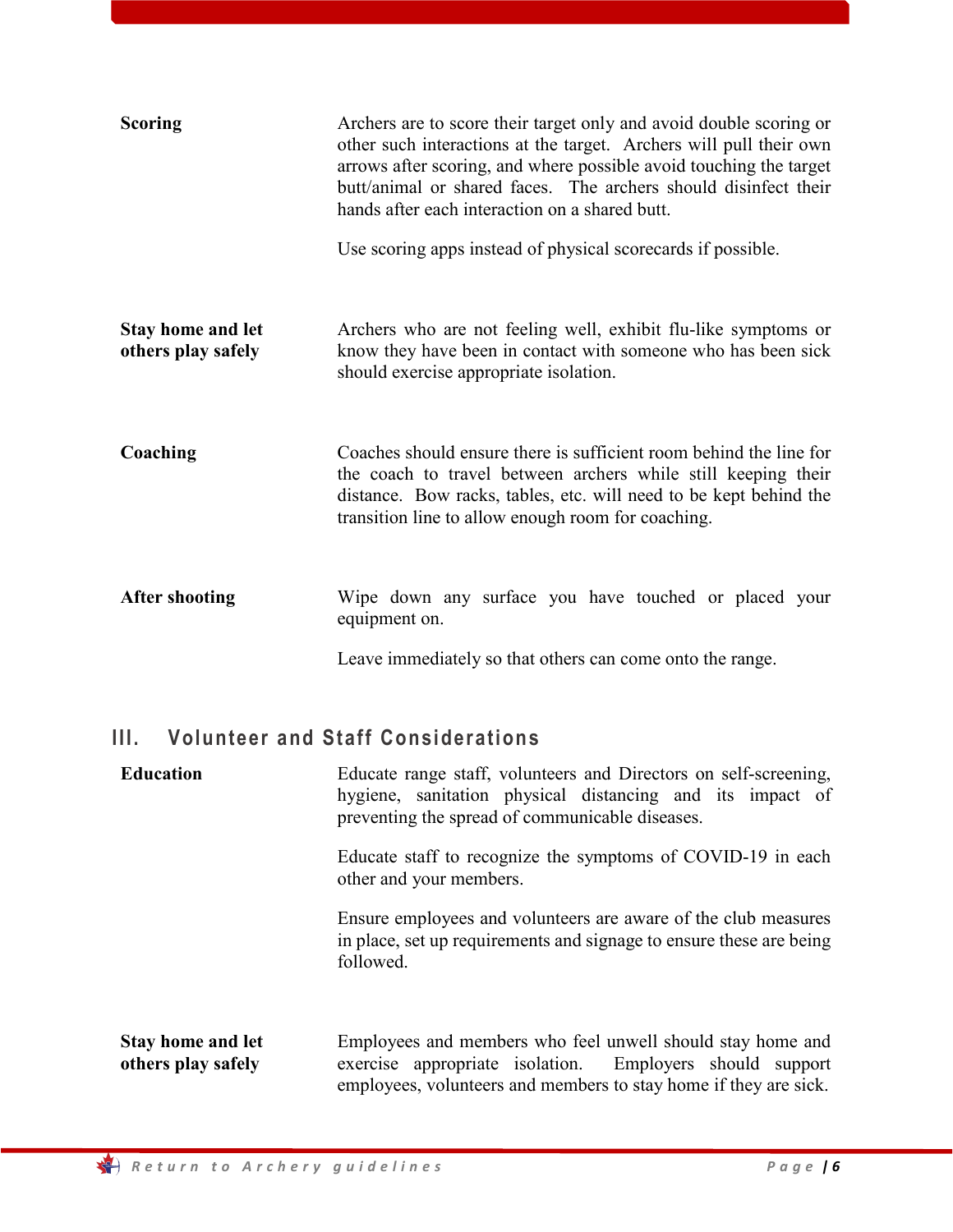Virtual meetings **Conduct meetings** by phone or online whenever possible.

## **IV. Communications**

| <b>Communicate with</b><br>volunteers, staff and<br>club directors | Maintain ongoing communication with employees and volunteers<br>to let them know the steps your club is taking to support the efforts<br>to slow transmission of this virus and what is expected of them to<br>ensure a safe and enjoyable sport experience for the members. |
|--------------------------------------------------------------------|------------------------------------------------------------------------------------------------------------------------------------------------------------------------------------------------------------------------------------------------------------------------------|
| <b>Communicate with</b><br>club members and<br>public              | Maintain ongoing communication with members to let them know<br>the steps your club is taking to support the efforts to slow<br>transmission of this virus. Use email, your club website and social<br>media, and post signage at your place of business.                    |
| <b>Update your website</b><br>and phone messages                   | Make sure your phone message and your website provide<br>appropriate information, or where to find appropriate information<br>about the club's operations while enhanced measures are in place.                                                                              |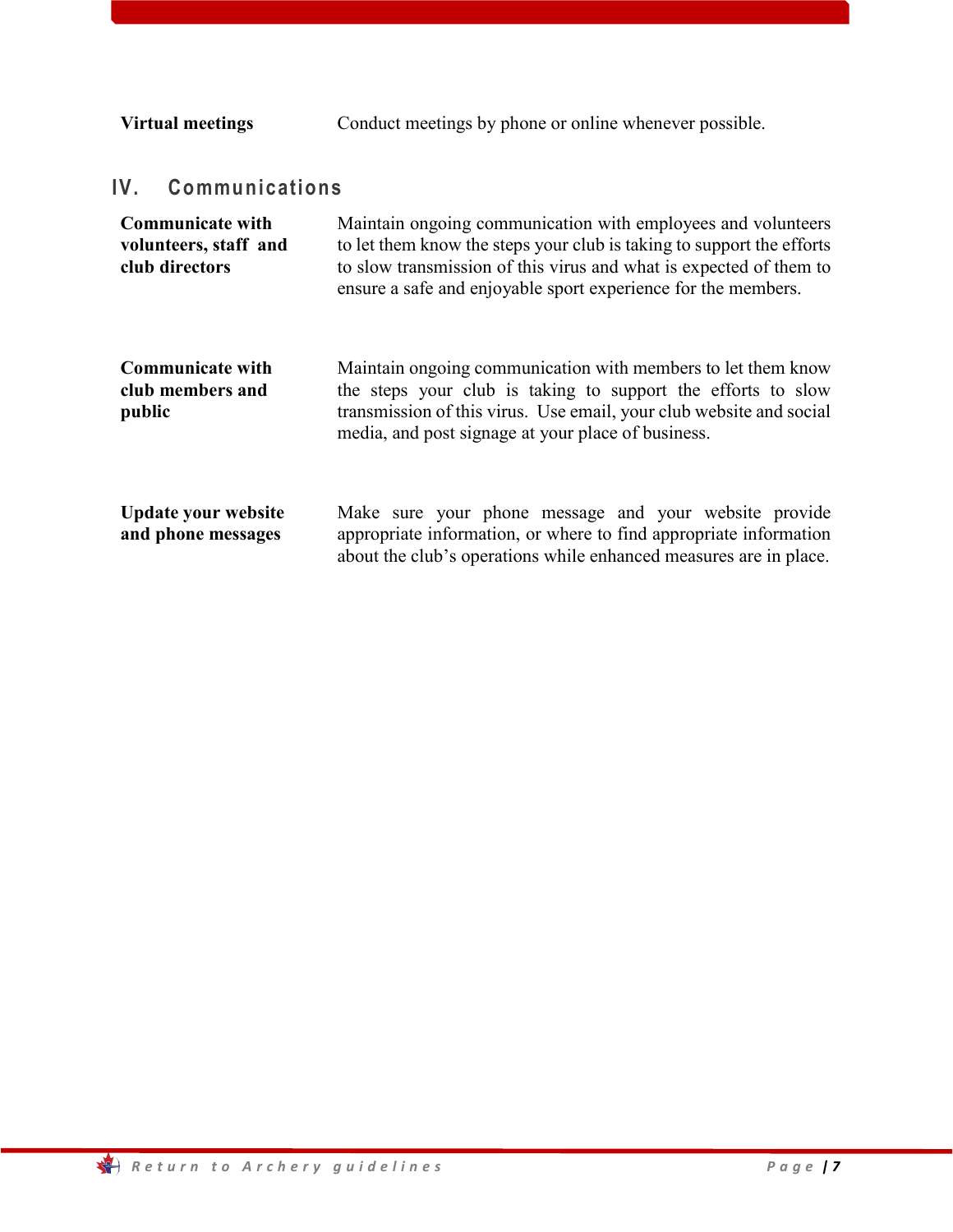### **Appendices**

- Range Layout
- Hand Hygiene
- Physical distancing on the line
- Safety First (a message that measures are in place on the range)

The following was developed by Dr. Curt Smecher

### **Archer Spacing**

Each Archer normally has a minimum personal space (Shooting Lane) of 80 cm, or 1 m for wheelchairs. In addition, in order to keep a minimum of 2 m physical distancing, Shooting Lanes should be spaced 1 m wide and 2 m apart. This places them at 3 m centre to centre.

For a single line of Archers, the shooting line looks like:



For multiple lines, staging will need to be coordinated.

#### **AB Lines**

For 2 Archers sharing a lane, in order to keep distances to no less than 2 meters, the line will need to be run as 2 lines, and the range behind the shooting line will need to be arranged as:



Where we have the same arrangement for a shooting line, but 2 m behind that, and between the shooting positions we have a line of "Transition Positions", and 2 metres behind that, in line with the shooting positions we have a line of "Waiting Positions".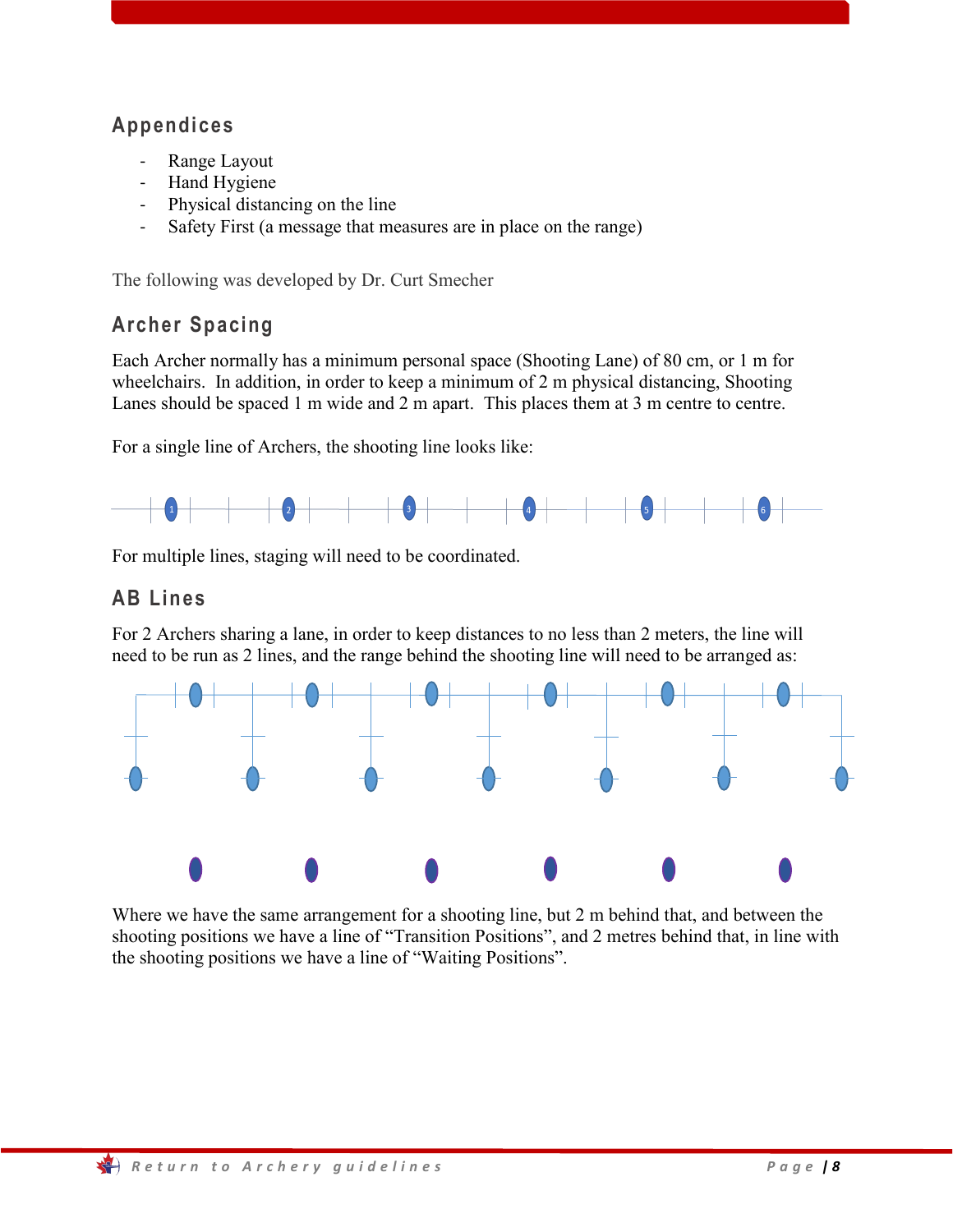

Only 1 Archer is allowed at any position at any time. Storage, bow racks, bow stands, etc. can be accommodated in the center area: